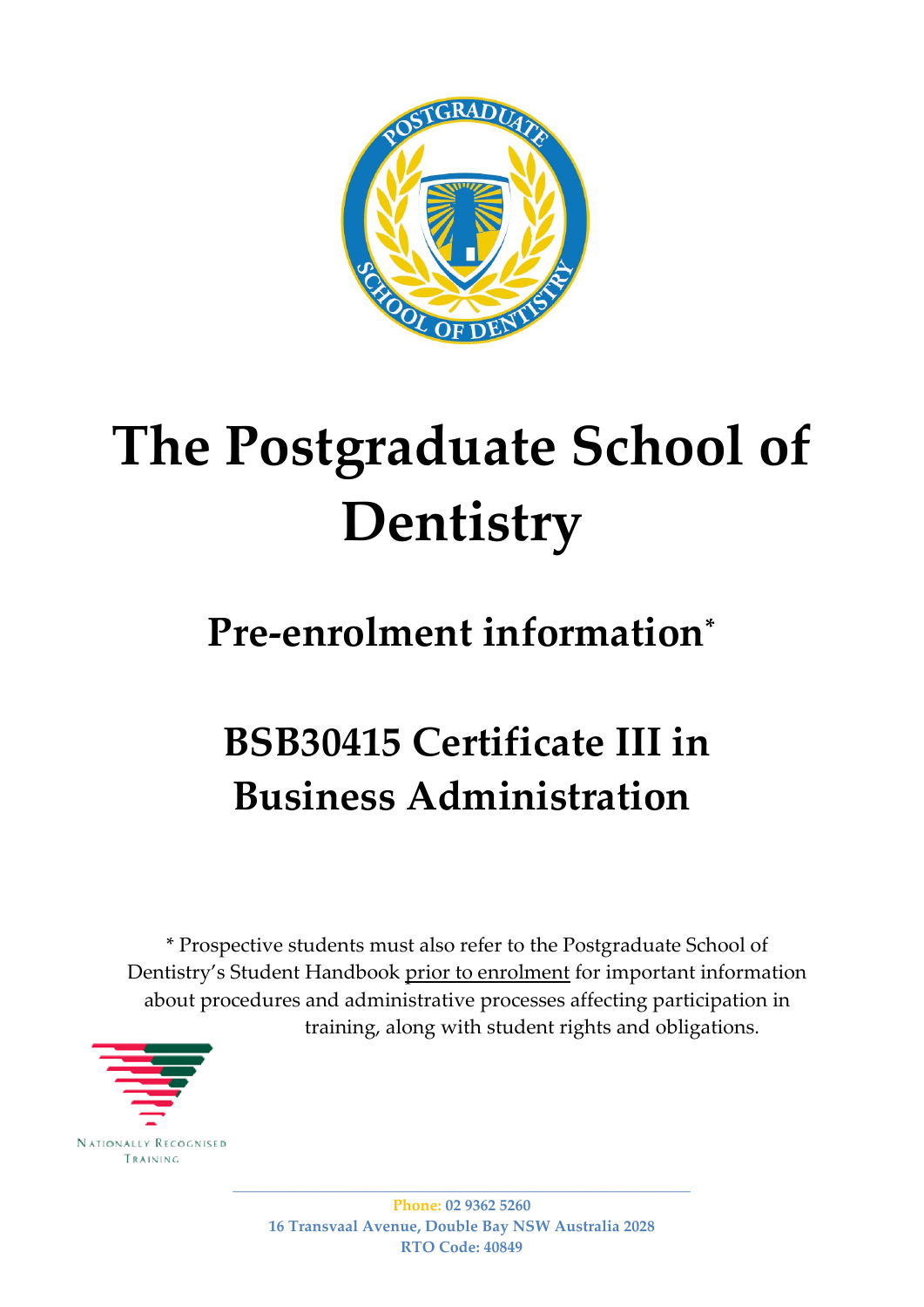#### *Our vision*

Australia's first private dental school, The Postgraduate School of Dentistry was established in 2014 to provide state of the art, accredited postgraduate qualifications for the practitioner of tomorrow. Curricula are aimed at niche areas of dentistry, principally for general dentists around the world to gain further qualifications, whereby they remain in general practice yet offer specific treatments and services which are beyond the realm of their undergraduate dental degrees.

#### *Our mission*

The Postgraduate School of Dentistry was established to provide world class education and skillsets, to enable dentists to broaden their clinical options and enhance their depth of knowledge in specific areas.

The Postgraduate School of Dentistry encourages, through industry consultation, education as a key motivating factor within organisations, in order to ensure each organisation's human resources have contemporary specialist knowledge.

### *Our goals/objectives*

The Postgraduate School of Dentistry will achieve its Vision and Mission through:

- Establishing world class innovative and technologically leading edge educational programs of uncompromising excellence that meet the needs of individuals in their workplace.
- Creating and maintaining relationships with industry in order to ensure educational programs are responsive to industry evolution and remain "state of the art".
- Engaging trainers who have expert practical knowledge and are able to utilise innovative training methods.
- Establishing exemplary student support systems to enable students to achieve to their maximum potential and achieve commercial success.

The Postgraduate School of Dentistry provides an environment which is safe and equitable; promotes a confident and productive training and assessment environment; and maintains ethical conduct and integrity as one of its core priorities.

#### *Our registration*

The Postgraduate School of Dentistry is a Registered Training Organisation and meets the national quality standards – the *Standards for Registered Training Organisations (RTOs) 2015*. Students will be trained and assessed by qualified trainers and assessors and graduates will receive nationally recognised qualifications issued by the Postgraduate School of Dentistry.

This is a controlled document and becomes uncontrolled when downloaded or reproduced. © The Postgraduate School of Dentistry, 2020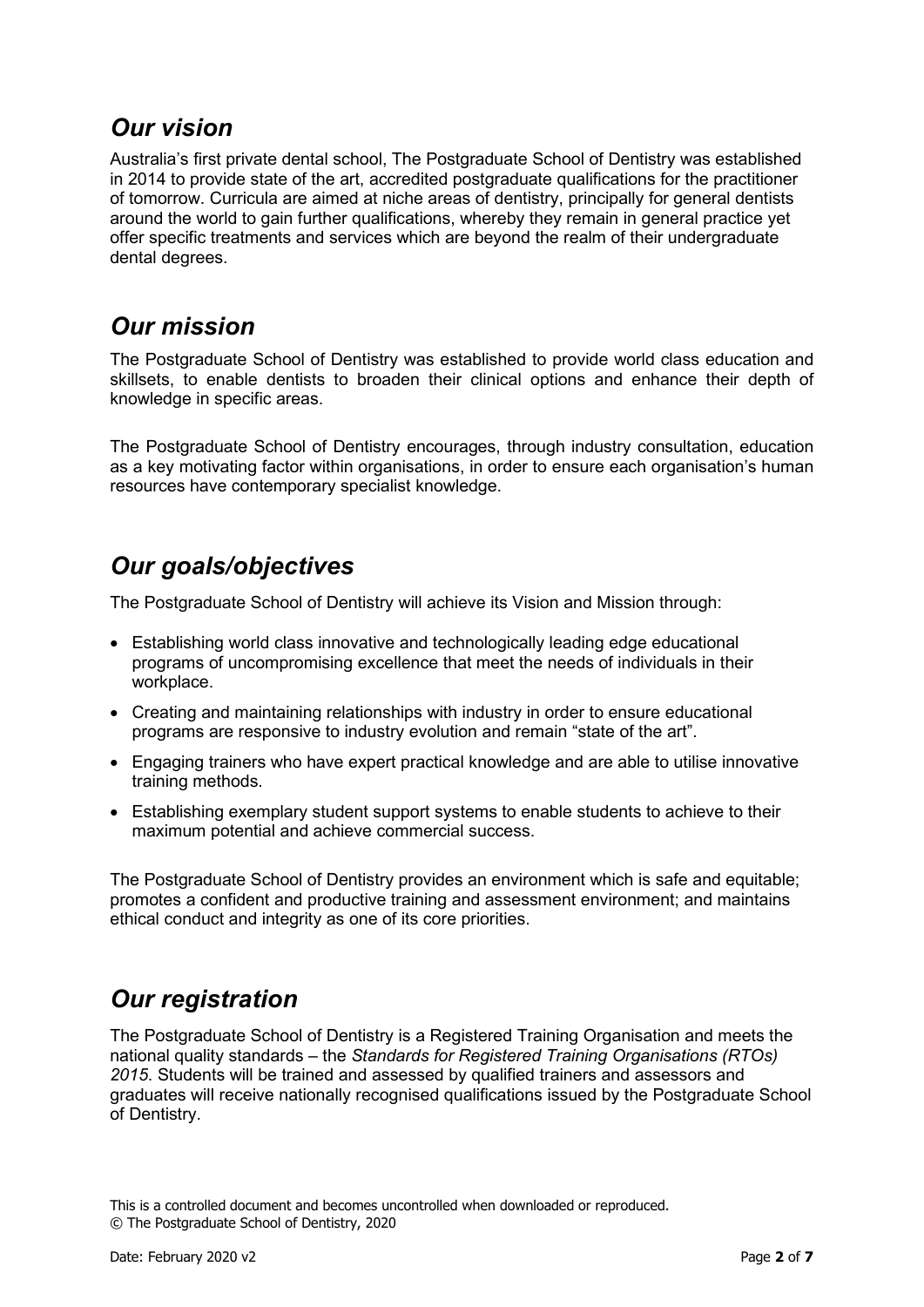#### *BSB30415 Certificate III in Business Administation*

This qualification is accredited under the Australian Qualifications Framework (AQF) and is nationally recognised. This means that you will be able to apply your skills and use your certification no matter what state or territory you may be currently living and working in. Completion of this qualification may also provide you with credit towards any future study. All nationally recognised training programs must be delivered by Registered Training Organisations.

Details are as follows:

| <b>Qualification level:</b> | Certificate III                                                                                |                                          |
|-----------------------------|------------------------------------------------------------------------------------------------|------------------------------------------|
| <b>National Code:</b>       | <b>BSB30415</b>                                                                                | 章                                        |
| <b>Training Package:</b>    | <b>BSB Business Training Package</b>                                                           | <b>NATIONALLY RECOGNISED</b><br>Training |
| Duration:                   | The total volume of learning for this course is 1328 hours. The<br>course can be completed in: |                                          |
|                             | • 8.5 months if 8 hours per study per day is undertaken; or                                    |                                          |
|                             | • up to 18 months if 4 hours per study per day is done.                                        |                                          |

All students will be enrolled in the Postgraduate School of Dentistry and their progress will be overseen by Dr David Penn - Entrepreneur of the Year 2011, Dean of School of Innovation and Entrepreneurship, the Postgraduate School of Dentistry.

This course is offered online with support provided and access to qualified trainers and assessors.

#### *Course description*

The BSB30415 Certificate III in Business Administration provides the skills and knowledge for a range of administrative roles.

This qualification provides an ideal foundation for students who envisage building a career in business or office administration.

It will equip students with the skills needed to provide general business functions. Students will learn about communicating in business, bookkeeping, generating documentation, using business equipment and technology and how to provide support to administrative teams.

### *Future employment opportunities*

Graduates will have fundamental skills in office communications and general business administration functions, including the use of business software, as well as the skills to:

- maintain financial records
- process accounts receivable, accounts payable and payroll
- organise schedules
- provide service delivery to customers
- design and produce business documents

This is a controlled document and becomes uncontrolled when downloaded or reproduced. © The Postgraduate School of Dentistry, 2020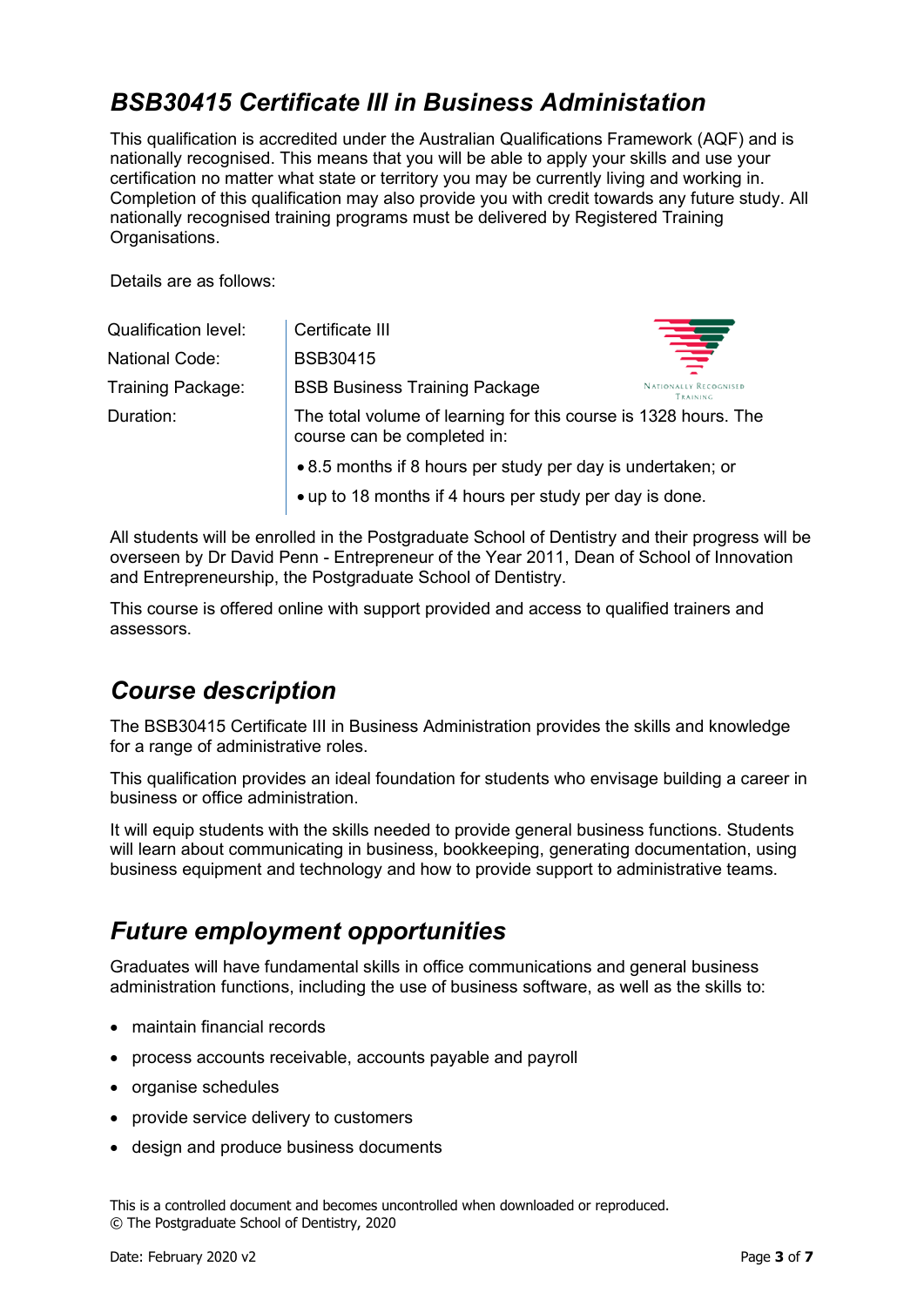- create electronic presentations
- develop your keyboard speed and accuracy
- work effectively with diversity
- participate in environmentally sustainable work practices

#### *Potential employment titles*

To name a few…

- Accounts Receivable/Payable Clerk
- Clerk
- Data Entry Operator
- Junior Personal Assistant
- Receptionist
- Office Administration Assistant
- Office Administrator
- Word Processor Operator

#### *Pathways from this qualification*

After achieving the BSB30415 Certificate III in Business Administration, individuals may seek to undertake the following nationally recognised qualifications, among others:

- BSB40515 Certificate IV in Business Administration
- BSB40215 Certificate IV in Business

#### *Entry requirements*

Individuals seeing to undertake this qualification will have reading and writing skills at approximately year 10 level.

All students will undergo a language, literacy and numeracy (LLN) skills assessment to ensure their LLN skills are at the required level for the course.

#### *Course content*

To complete this course, participants must be deemed competent in 13 units of competency - 2 core units and 11 elective units. The Penn College has considered local industry requirements and determined that the following 13 units of competency will be delivered, including the 2 core units required for this qualification:

| Code      | Title                                              |
|-----------|----------------------------------------------------|
| BSBWOR204 | Use business technology                            |
| BSBWHS201 | Contribute to health and safety of self and others |
| BSBADM307 | Organise schedules                                 |
| BSBITU314 | Design and produce spreadsheets                    |

This is a controlled document and becomes uncontrolled when downloaded or reproduced. © The Postgraduate School of Dentistry, 2020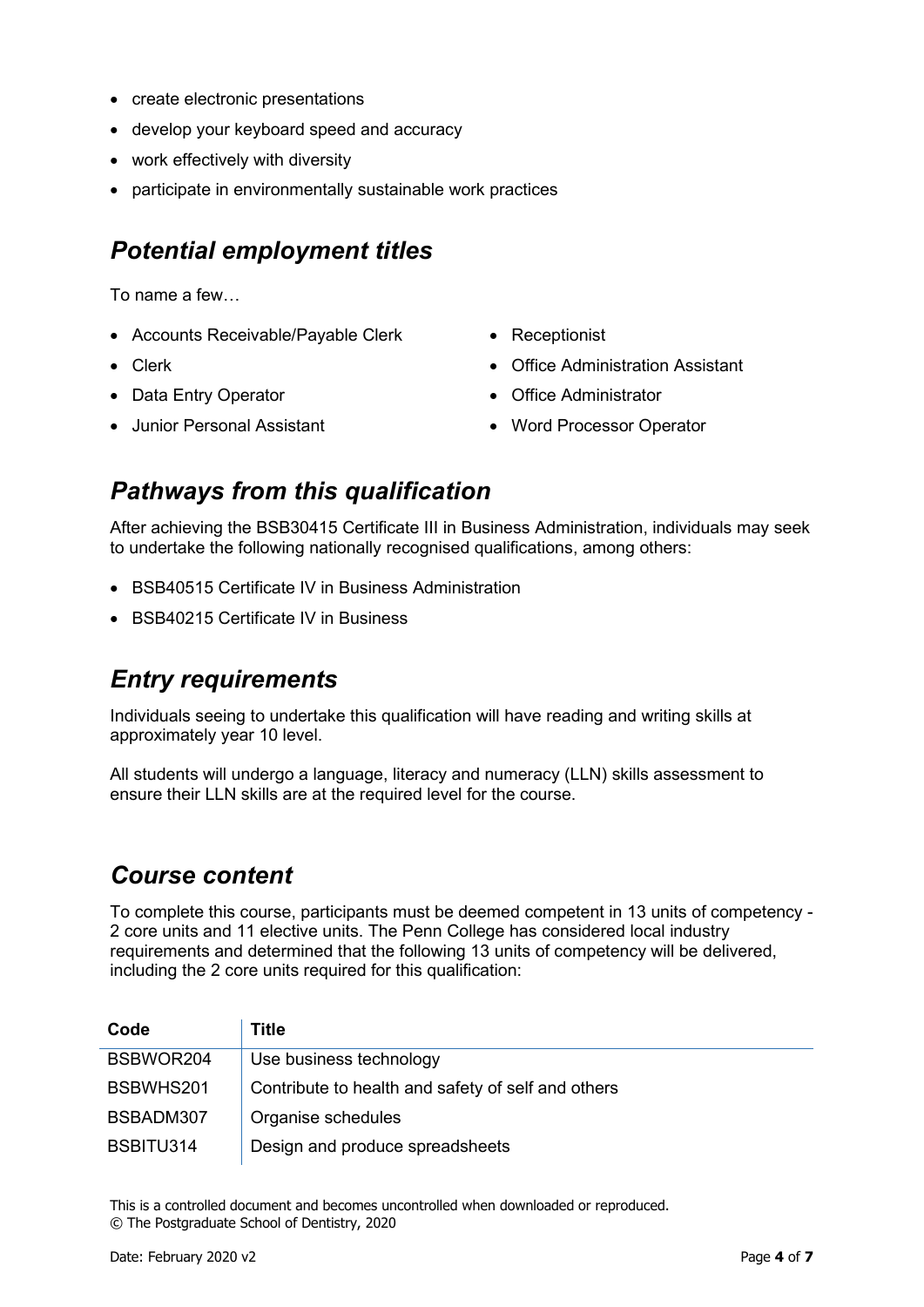| BSBITU313 | Design and produce digital text documents  |
|-----------|--------------------------------------------|
| BSBITU306 | Design and produce business documents      |
| BSBITU312 | Create electronic presentations            |
| BSBITU307 | Develop keyboarding speed and accuracy     |
| BSBCU301  | Deliver and monitor a service to customers |
| BSBWRT301 | Write simple documents                     |
| BSBINN201 | Contribute to workplace innovation         |
| BSBFIA304 | Maintain a general ledger                  |
| BSBFIA303 | Process accounts payable and receivable    |

Descriptions of the content of each of these units of competency are available from the Postgraduate School of Dentistry website.

#### *Qualifications to be issued*

The Postgraduate School of Dentistry, as the Registered Training Organisation, will issue AQF certification documentation within 30 days\* when required.

Students who successfully complete all units of competency will be issued a BSB30415 Certificate III in Business Administration and a record of results - a record of all learning leading to the qualification.

Students who successfully complete one or more units of competency (but not enough to be issued a qualification) will be issued with a statement of attainment listing the units achieved towards the BSB30415 Certificate III in Business Administration.

\*Conditions apply. Refer to the Student Handbook for details.

#### *Recognition of your prior learning and current skills*

The Postgraduate School of Dentistry will have regard to your prior learning, including existing skills, knowledge and experience when considering the amount of training you require. If you have current, relevant skills and knowledge that can be verified by the school, you may be eligible for recognition of that prior learning towards the course. This recognition may impact on the amount of training you need to undertake.

Refer to the Student Handbook for further details about arranging for an assessment of your eligibility for recognition of that learning towards the course.

#### *Fees*

The course fee for the BSB30415 Certificate III in Business Administration is \$3,300. No other fees and charges apply to the training.

An invoice for the first payment of no more than \$1,000 will be issued when enrolment is confirmed. The remainder of the course fee is payable by installments and the amount and timing of each installment will be determined based on the amount of each individual student's training and assessment which is yet to be delivered. Note that no individual fee paid in advance will exceed \$1,500.

This is a controlled document and becomes uncontrolled when downloaded or reproduced. © The Postgraduate School of Dentistry, 2020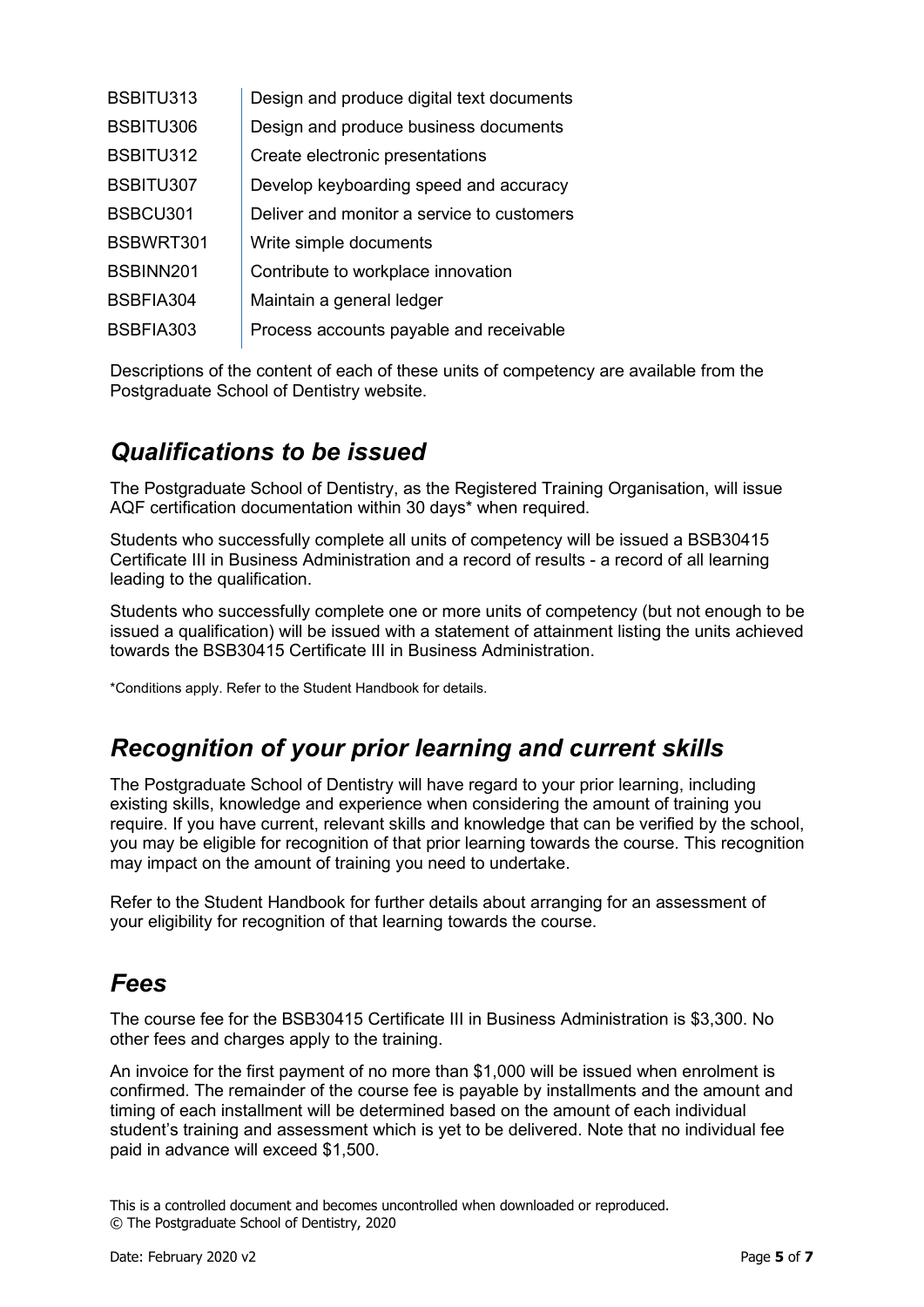All fees must be paid in full within five days of receiving an invoice from The Postgraduate School of Dentistry. The Postgraduate School of Dentistry may discontinue training if fees are not paid as required.

#### *Refunds*

Generally, refunds will be made for cancellations prior to the commencement of initial training but not after commencement. Depending upon the amount of notice given, the School may retain a percentage of the fees paid to cover the cost of staff and resources which will have already been committed.

Refer to the Student Handbook for further details about fees, payment methods and conditions and procedures for refunds.

#### *Student identification*

The Postgraduate School of Dentistry will ask for your full name for the certificate or statement of attainment. We will also ask to see, and retain a copy of, your driver's licence, passport or birth certificate and to record the number.

Students must provide their Unique Student Identifier (USI) on the Enrolment Form. Enrolment will not be accepted and qualifications cannot be issued unless a student provides their USI which can be validated by the school. Refer to the Student Handbook for further information about USI.

#### *Assessment procedures*

Assessment for a unit of competency usually includes more than one component and usually each component has more than one task. The tasks may include:

- Questioning (verbal or written)
- Observation of performance in the workplace (or simulated environment)
- Written responses to questions, assignments and case studies.

Performance in each of the components will be considered together to make a judgement about each student's competence in the unit.

Students must perform satisfactorily in all parts of all components (against pre-determined benchmarks/model answers) in order to achieve an outcome of 'Competent' in the unit. More than one attempt may be provided to demonstrate satisfactory performance in each task.

Refer to the Student Handbook for further details of assessment procedures.

#### *Complaints and appeals policy and procedures*

The Postgraduate School of Dentistry has policies and procedures to fairly manage and respond to allegations involving the conduct of the college or another student.

Refer to the Student Handbook for further details.

This is a controlled document and becomes uncontrolled when downloaded or reproduced. © The Postgraduate School of Dentistry, 2020